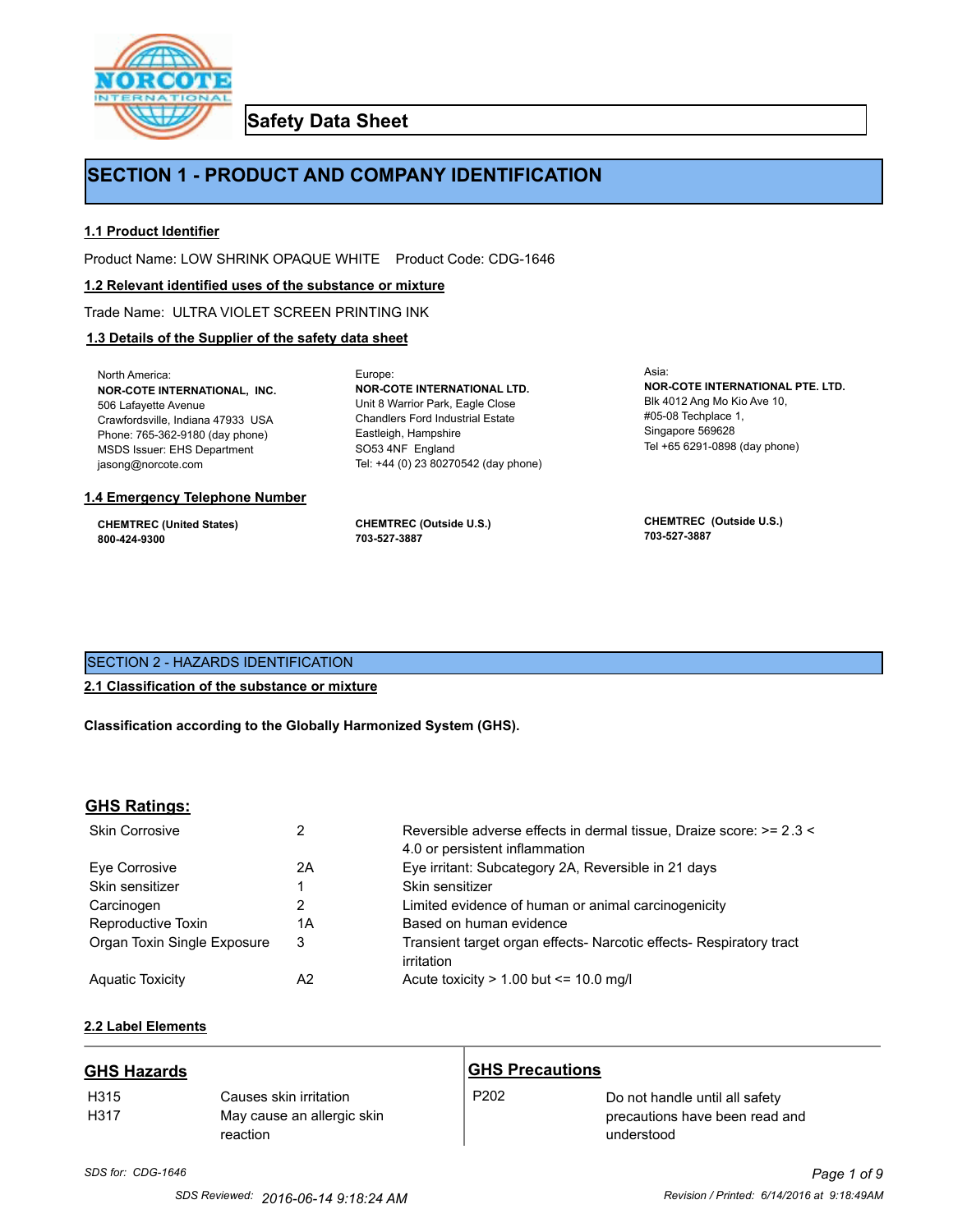| H319 | Causes serious eye irritation               | P <sub>261</sub> | Avoid breathing                                                      |
|------|---------------------------------------------|------------------|----------------------------------------------------------------------|
| H335 | May cause respiratory irritation            |                  | dust/fume/gas/mist/vapours/spray                                     |
| H336 | May cause drowsiness or                     | P273             | Avoid release to the environment                                     |
|      | dizziness                                   | P <sub>280</sub> | Wear protective gloves/protective                                    |
| H351 | Suspected of causing cancer                 |                  | clothing/eye protection/face protection                              |
| H360 | May damage fertility or the<br>unborn child | P362             | Take off contaminated clothing and<br>wash before reuse              |
| H401 | Toxic to aquatic life                       | P302+P352        | IF ON SKIN: Wash with soap and water                                 |
|      |                                             | P304+P340        | IF INHALED: Remove victim to fresh air                               |
|      |                                             |                  | and keep at rest in a position                                       |
|      |                                             |                  | comfortable for breathing                                            |
|      |                                             | P305+P351+P33    | IF IN EYES: Rinse continuously with                                  |
|      |                                             | 8                | water for several minutes. Remove                                    |
|      |                                             |                  | contact lenses if present and easy to                                |
|      |                                             |                  | do - continue rinsing                                                |
|      |                                             | P308+P313        | IF exposed or concerned: Get medical                                 |
|      |                                             |                  | advice/attention                                                     |
|      |                                             | P333+P313        | If skin irritation or a rash occurs: Get<br>medical advice/attention |

#### **Danger**



**EMERGENCY OVERVIEW:** Product is a liquid with mild acrylic odor that may be harmful if inhaled or swallowed. Product may cause serious damage to eyes, allergic skin reactions and irritation to respiratory system. Avoid breathing vapors. Avoid spillage to sewers or waterways.

### **ROUTES OF ENTRY:** Dermal, Inhalation, Ingestion

**ACUTE HEALTH EFFECTS:** Irritant to skin, eyes and respiratory tract. Effects may be delayed for several hours. Respiratory System

**Skin Contact:** Potential irritant and can cause allergic skin reaction. Repeated or prolonged contact may cause sensitization.

**Eye Contact:** Liquid, vapors, or mists may cause eye irritation. Protect eyes from repeated or prolonged contact.

**Ingestion:** May be harmful if swallowed. Gastrointestinal tract irritation may result.

**Inhalation:** May be harmful if inhaled. May cause irritation to upper respiratory tract upon prolonged or repeated inhalation.

## **Effects of Overexposure**

## **MEDICAL CONDITIONS AGGRAVATED BY EXPOSURE:** Repeated and prolonged overexposure may increase the potential for adverse health effects.

**CHRONIC HEALTH EFFECTS:** No additional information

## SECTION 3 - COMPOSITION / INFORMATION ON INGREDIENTS

#### **3.2 Mixtures**

\*Note: The exact concentrations of the below listed chemicals are being withheld as a trade secret

| <b>Chemical Name</b>         | Percent<br>Weight  | CAS#       | EC No.    | <b>Classification (GHS)</b> |
|------------------------------|--------------------|------------|-----------|-----------------------------|
| Titanium dioxide             | $130.00 - 40.00 %$ | 13463-67-7 |           | H335, H372                  |
| 1,6-Hexanediol<br>diacrylate | $15.00 - 10.00 %$  | 13048-33-4 | 235-921-9 | H315, H319,<br>H317, H400   |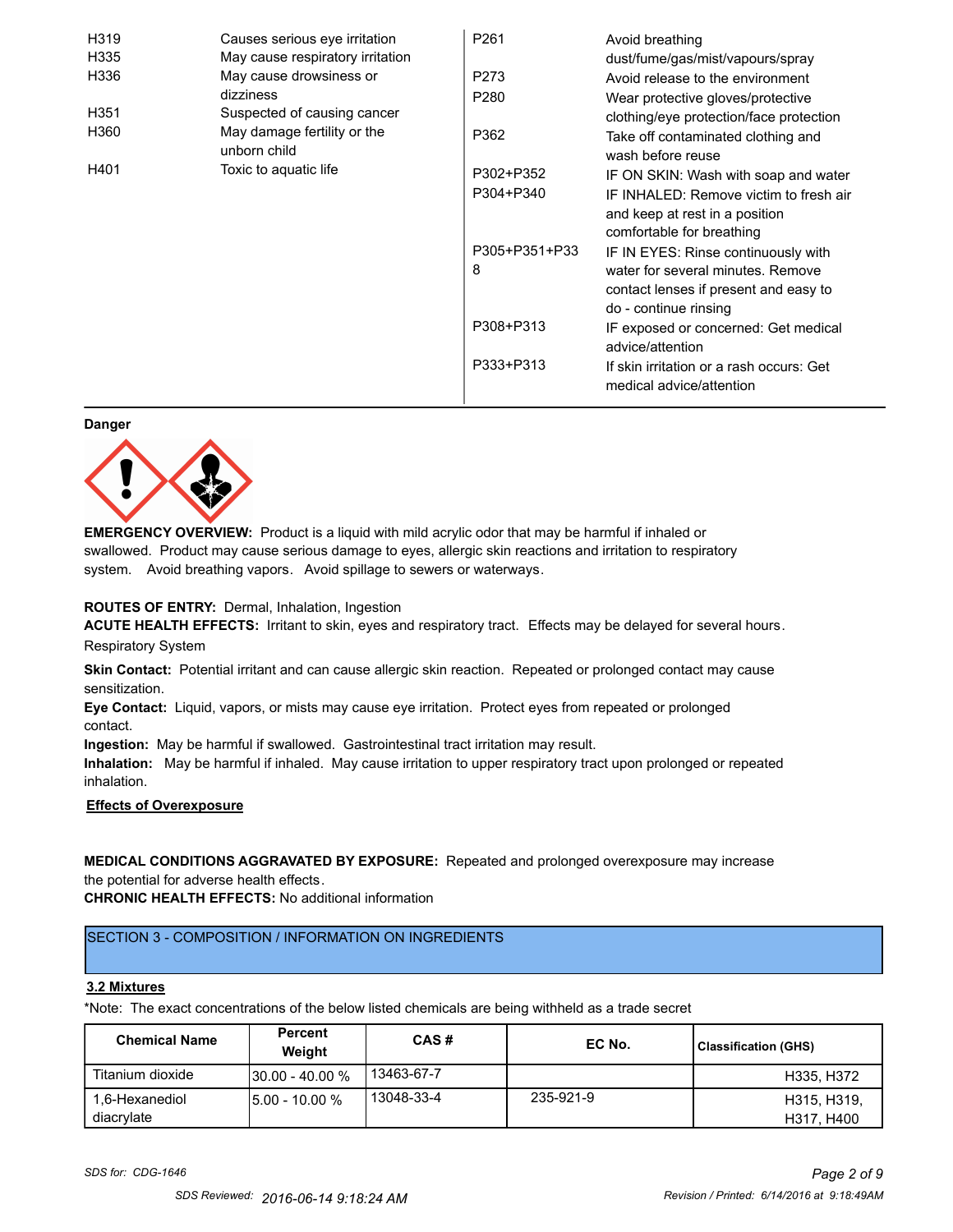| Tripropylene glycol<br>diacrylate                 | $11.00 - 5.00 %$ | 42978-66-5 | 256-032-2 | H315, H319,<br>H317, H335 |
|---------------------------------------------------|------------------|------------|-----------|---------------------------|
| 1-Propanone, 2-<br>hydroxy-2-methyl-1-<br>phenyl- | l1.00 - 5.00 %   | 7473-98-5  |           | H302                      |
| Benzophenone                                      | $10.10 - 1.00 %$ | 119-61-9   |           |                           |

## SECTION 4 - FIRST AID MEASURES

## **4.1 Description of first aid measures**

**INHALATION:** Move subject to fresh air and keep warm. If subject is not breathing, administer artificial respiration. If breathing is difficult, have qualified personnel administer oxygen and get medical attention .

**EYE CONTACT:** Flush the eye and under lids with warm water for 15 minutes. Remove any contact lenses during the flushing. Get immediate medical attention if symptoms persist.

**SKIN CONTACT:** Remove and isolate contaminated clothing and shoes. Remove excess material from skin with clean cloth. Flush skin with running lukewarm water. Wash affected areas using mild soap.

**INGESTION:** If appreciable quantities are swallowed, seek immediate medical attention. Do NOT induce vomiting. Never give anything by mouth to an unconscious person.

## SECTION 5 - FIRE FIGHTING MEASURES

## **5.1 Extinguising Media**

Evacuate area of all non-emergency personell. Firefighters must wear full emergency equipment with self contained breathing apparatus. At elevated temperatures hazardous polymerization may occur causing container rupture and in extreme cases, explosion. Fight fires from upwind and cool intact containers with water spray or stream at maximum range.

## Flash Point: 100 C (212 F)

**FLAMMABLE/EXPLOSIVE LIMITS (Volume % in air):** Not established **EXTINGUISHING METHOD:** Water fog, carbon dioxide (CO2) or dry chemical

### **5.2 Special Hazards arising from the substance or mixture:**

Thermal decomposition can lead to release of irritating gases and vapors

### **5.3 Advice for firefighters**

#### **Protective Equipment:**

Wear full emergency equipment with selfcontained breathing apparatus . Refer to Section 8

#### **5.4 Additional Information**

 Heating causes a rise in pressue, risk of bursting and combustion Shut off sources of ignition Carbon monoxide and carbon dioxide may form upon combustion

### **OSHA CLASSIFICATION:** Class IIIB Combustible

## SECTION 6 - ACCIDENTAL RELEASE MEASURES

#### **6.1 Personal precautions, protective equipment and emergency procedures**

Remove all sources of ignition and ventilate area. Avoid skin and eye contact. Use respiratory protection.

#### **6.2 Environmental precautions**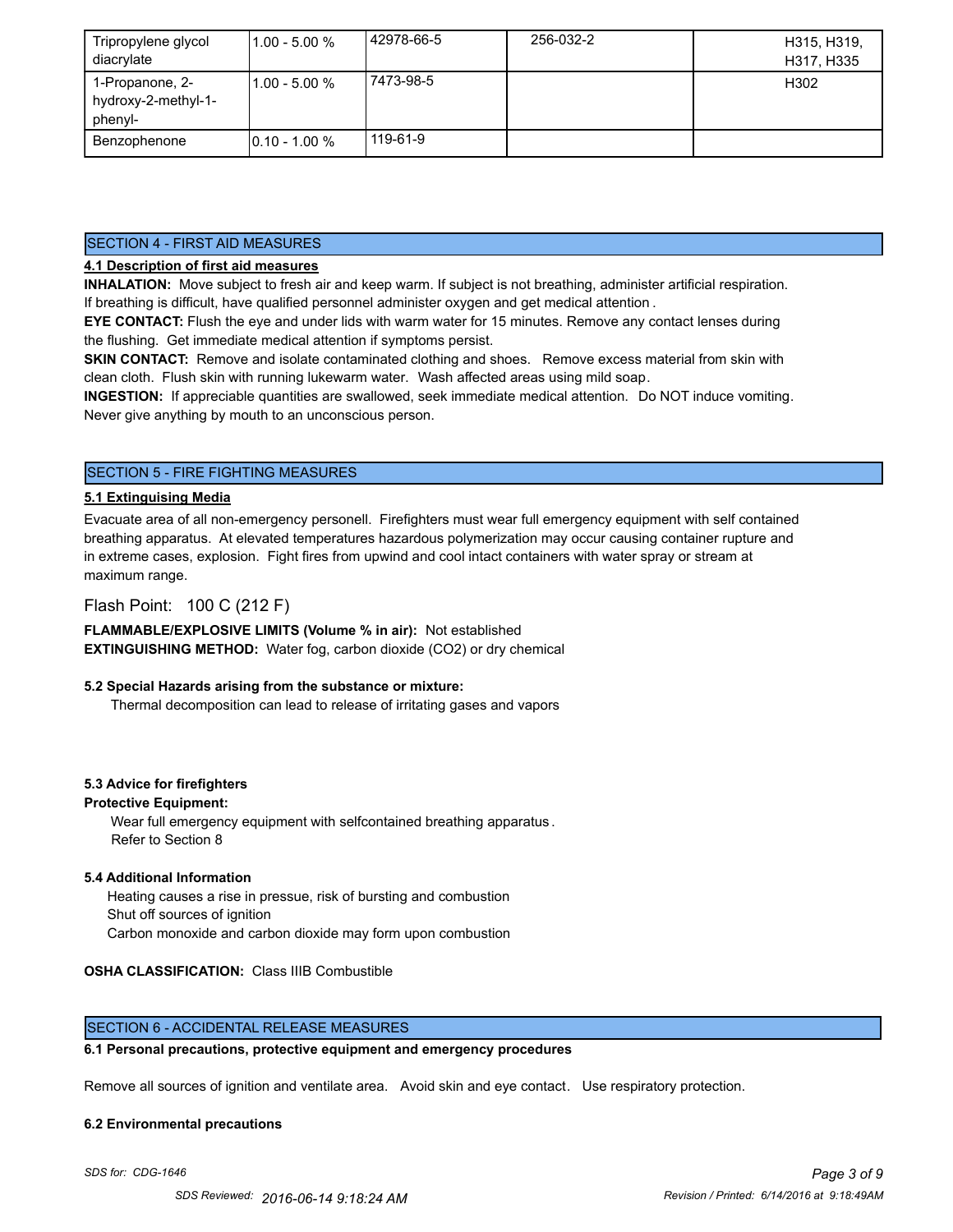Avoid release to the environment. Local authorities should be advised if significant spillages cannot be contained

## **6.3 Methods and materials for containment and cleaning up**

 Absorb with inert materials such as dry clay or sand and place in closed container for disposal as solid waste in accordance with all applicable regulations.

## SECTION 7 - HANDLING AND STORAGE

#### **7.1 Precautions for safe handling**

Avoid any unnecessary contact. Use protective clothing specified in Section 8.

#### **7.2 Conditions for safe storage, including and incompatibilities**

Store away from heat and sunlight to prevent spontaneous polymerization. Store below 90° F (32° C). Protect containers from physical damage. Storage of containers should conform to flammable and combustible liquid regulations.

### **SECTION 8 - EXPOSURE CONTROLS / PERSONAL PROTECTION**

### **8.1 Control parameters**

#### **Exposure Limits:** Not established for mixture

| <b>Chemical Name / CAS No.</b>                             | <b>OSHA Exposure Limits</b> | <b>ACGIH Exposure Limits</b> | <b>Other Exposure Limits</b> |
|------------------------------------------------------------|-----------------------------|------------------------------|------------------------------|
| Titanium dioxide<br>13463-67-7                             | 15 mg/m3 TWA (total dust)   | 10 mg/m3 TWA                 |                              |
| 1,6-Hexanediol diacrylate<br>13048-33-4                    |                             |                              |                              |
| Tripropylene glycol<br>diacrylate<br>42978-66-5            |                             |                              |                              |
| 1-Propanone, 2-hydroxy-2-<br>methyl-1-phenyl-<br>7473-98-5 |                             |                              |                              |
| Benzophenone<br>119-61-9                                   |                             |                              |                              |

#### **8.2 Exposure Controls**

**VENTILATION:** Provide natural or mechanical ventilation to minimize exposure. If practical, use local mechanical exhaust ventilation at sources of air contamination.

**EYE PROTECTION:** Use splash-proof safety goggles or safety glasses that are ANSI approved to prevent eye contact. Eyewash availability is also recommended.

**HAND PROTECTION:** Use nitrile, butyl or other gloves that are resistant to chemicals in Section 2. Replace immediately if punctured or torn or when a change of appearance (color, elasticity, shape) occurs . A minimum of 0.45mm thick gloves for long duration exposure (up to 4 hours) or mechanical handling activities; single use, disposable gloves for short duration exposures not exceeding 30 minutes or where splashes are likely, are recommended.

**RESPIRATORY PROTECTION:** Use of NIOSH/MSHA approved respirators is recommended where exposure limits may be exceeded. Consult the respirator manufacturer for appropriate type and application. **SKIN PROTECTION:** Protective or disposable outer clothing is recommended.

**Environmental Exposure Controls:** Avoid release to the environment. The product should not be allowed to enter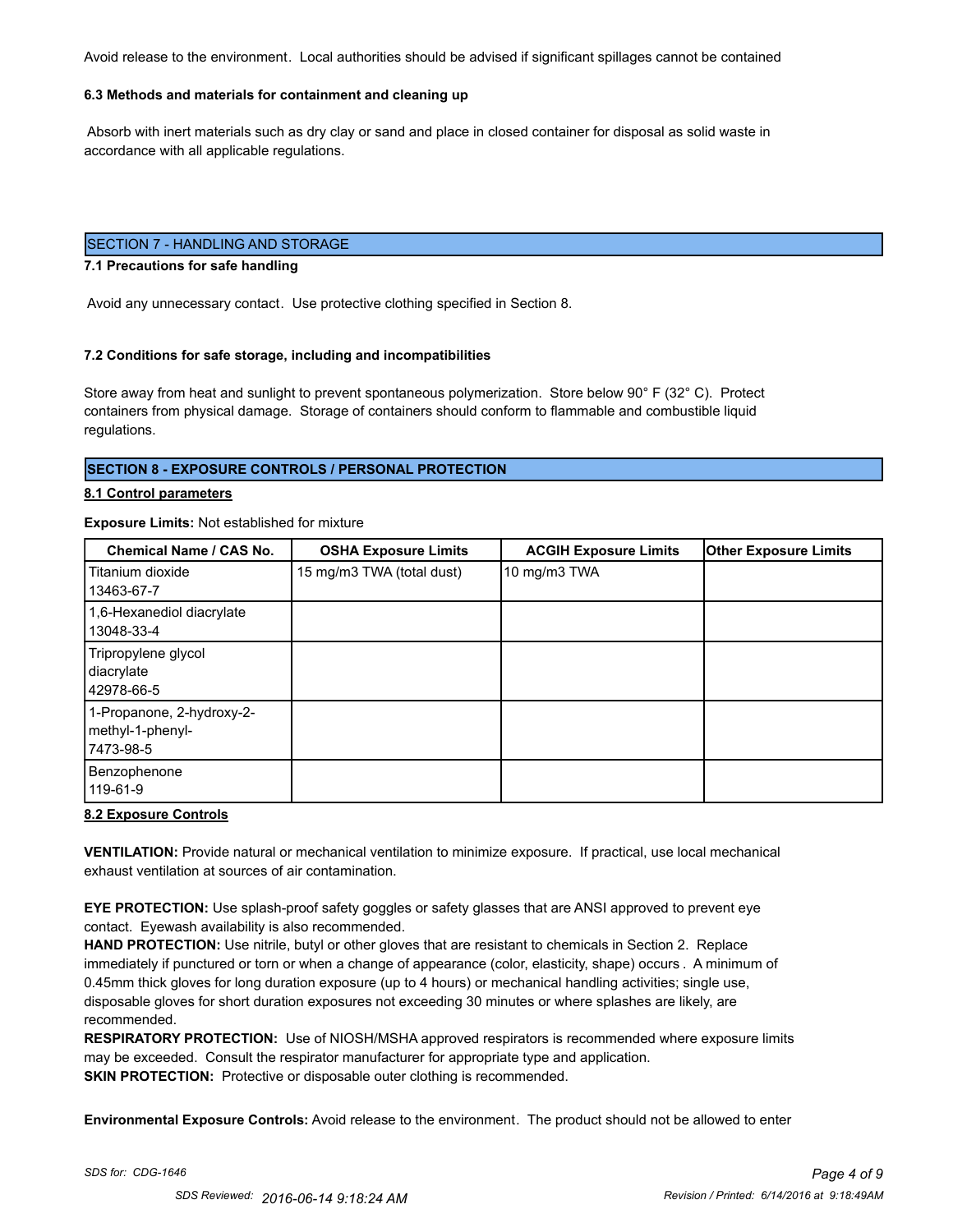| <b>ISECTION 9 - PHYSICAL AND CHEMICAL PROPERTIES</b> |                                                           |                                  |                   |  |  |
|------------------------------------------------------|-----------------------------------------------------------|----------------------------------|-------------------|--|--|
|                                                      | 9.1 Information on basic physical and chemical properties |                                  |                   |  |  |
| Appearance:                                          | Liquid with moderate<br>viscosity                         | Odor:                            | Mild Acrylic odor |  |  |
| Vapor Pressure:                                      | Not Established                                           | <b>Vapor Density:</b>            | Heavier than Air  |  |  |
| pH:                                                  | Not Established                                           | Formula KG / Gal                 | 5.71              |  |  |
| <b>Melting Point:</b>                                | Not Available                                             | <b>Freezing Point:</b>           | Not Available     |  |  |
| Solubility:                                          | Not Soluble in Water                                      | <b>Boiling Range:</b>            | Not Available     |  |  |
| Flash Point:                                         | See section 5.1                                           | <b>Evaporation Rate:</b>         | $<$ 1             |  |  |
| Flammability:                                        | See Section 5.4                                           | <b>Explosive Limits:</b>         | See Section 5.4   |  |  |
| Viscosity:                                           | See Certificate of<br>Analysis                            | <b>Specific Gravity (SG)</b>     | 1.508             |  |  |
| <b>Grams VOC less water:</b>                         | $1\%$                                                     | <b>Partition Coefficient</b>     | Not Available     |  |  |
| <b>Auto-Ignition Temperature</b>                     | Not Available                                             | <b>Decomposition Temperature</b> | Not Available     |  |  |

### **SECTION 10 - REACTIVITY / STABILITY HAZARD DATA**

## **10.1 Reactivity**

None known

#### **10.2 Chemical Stability**

This material is stable under recommended storage and handling conditions.

#### **10.3 Possibility of hazardous reaction**

Under certain conditions (excess temperatures and contamination) hazardous polymerization may occur. Avoid high temperature and contamination with foreign materials.

#### **10.4 CONDITIONS TO AVOID:**

Excessive heat, ignition sources and contamination with dirt and other foreign materials.

#### **10.5 Incompatible Materials:**

Avoid contamination or inappropriate mixing with strong oxidizing agents, peroxides, strongly caustic materials and metal corrosion products including rust. Do not expose to UV light during storage.

#### **10.6 Hazardous decomposition products**

Thermal oxidation or pyrolysis (as in fire) may yield carbon dioxide, carbon monoxide and volatile organic fragments which are flammable, irritating or toxic.

Hazardous polymerization will not occur.

**SECTION 11 - TOXICOLOGICAL INFORMATION**

**Component Toxicity:**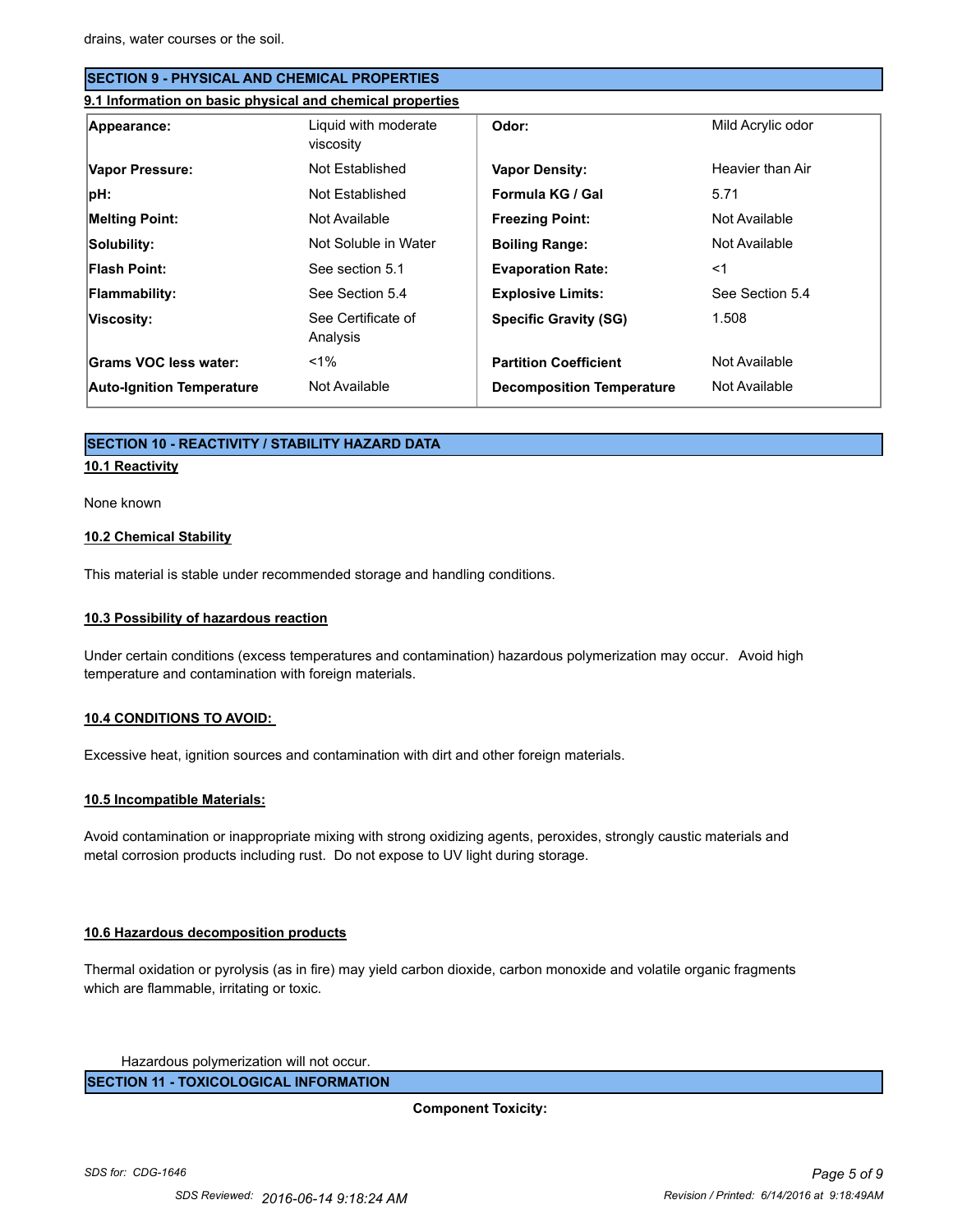| <b>Component Description</b><br>Oral, Dermal, Inhalation<br><b>Toxicity</b>          | Ecotoxocity:                                                                        |
|--------------------------------------------------------------------------------------|-------------------------------------------------------------------------------------|
| Titanium dioxide                                                                     | N/A                                                                                 |
| 1,6-Hexanediol diacrylate<br>Oral:5.00 g/kg (Rat)<br>Dermal: 3,600.00 µL/kg (Rabbit) | N/A                                                                                 |
| Tripropylene glycol diacrylate<br>Oral:3,000.00 mg/kg (Rat)                          | 48 Hr EC50 Daphnia magna: 88.7 mg/L<br>72 Hr EC50 Desmodesmus subspicatus: >28 mg/L |
| 1-Propanone, 2-hydroxy-2-methyl-1-phenyl-                                            | N/A                                                                                 |
| Benzophenone<br>Dermal: 3,535.00 mg/kg (Rabbit)                                      | 96 Hr LC50 Pimephales promelas: 13.2 - 15.3 mg/L [flow-through]                     |

**TOXICOLOGICAL DATA:** Slightly Toxic by injestion. Prolonged or repeated exposure may result in sensitization. **LC50** - No additional information **LD50** - No additional information **MUTAGENICITY:** No additional information **REPRODUCTIVE EFFECTS:** No additional information **CARCINOGENICITY:**

Benzophenone: IARC: Possible human carcinogen OSHA: listed

Titanium dioxide: NIOSH: potential occupational carcinogen IARC: Possible human carcinogen OSHA: listed

Carcinogenicity:

## **SECTION 12 - ECOLOGICAL INFORMATION**

## **12.1 Toxicity**

No determination has been made on ecological impact. However, it is recommended to prevent contamination of the environment with this product, i.e. soil, landfills, drains, sewers, surface waters, etc.

#### **12.2 Persistence and degradability**

No determination has been made on ecological impact. however, it is highly recommended to prevent contamination of the environment with this product, i.e. soil, landfills, drains, sewers, surface waters, etc

#### **12.3 Bioaccumulative potential**

No determination has been made on ecological impact. However, it is highly recommended to prevent contamination of the environment with this product, i.e. soil, landfills, drains, sewers, surface waters, etc.

#### **12.4 mobility in soil**

No determination has been made on ecological impact. However, it is highly recommended to prevent contamination of the environment with this product, e.i. soil, landfille, drains, sewers, surface waters, etc.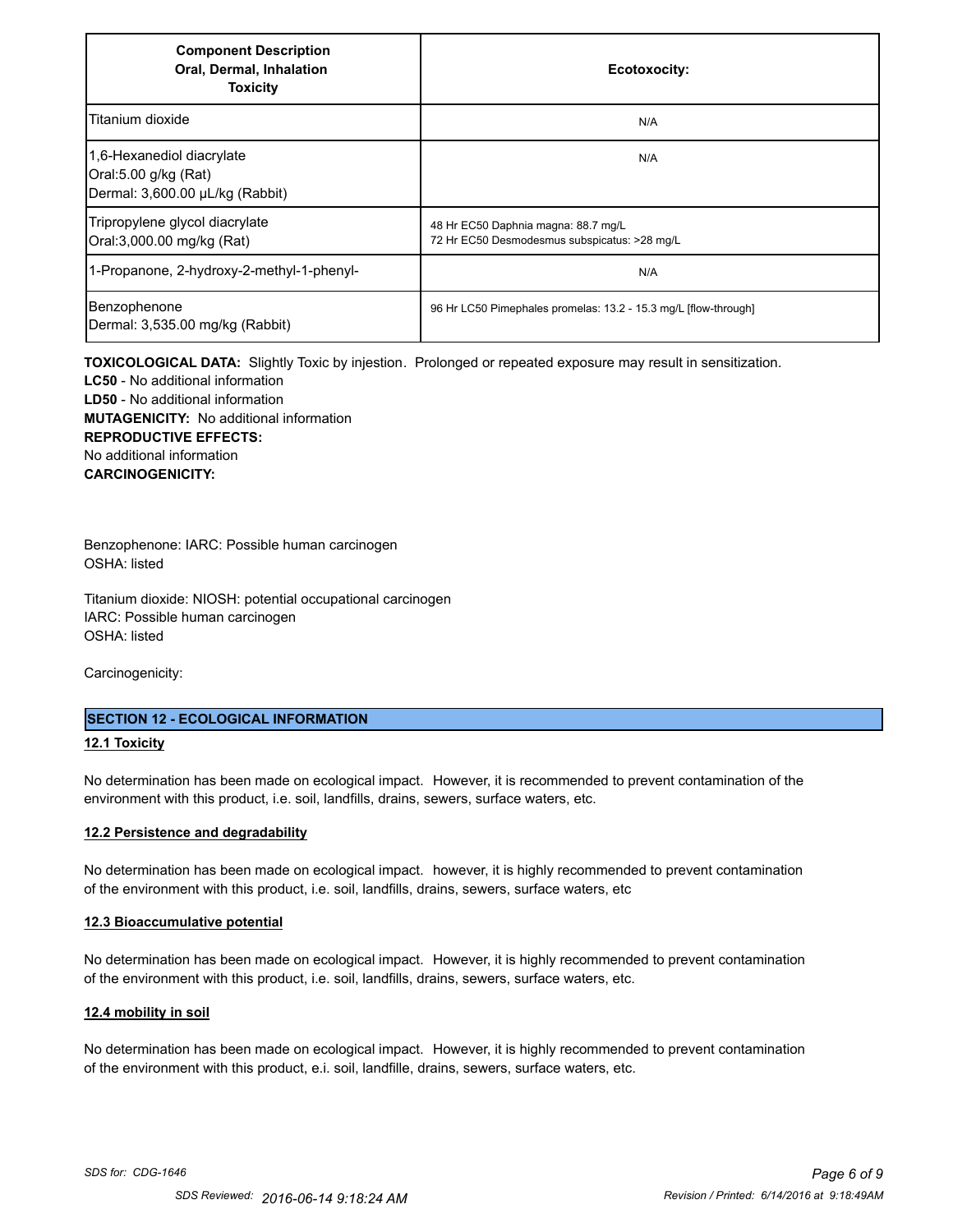**SECTION 13 - DISPOSAL CONSIDERATIONS**

## **13.1 Waste Water methods**

If material becomes a waste, it does not meet the criteria of a hazardous waste as defined under the Resource Conservation and Recovery Act (RCRA) 40 CFR 261 as supplied. Dispose of this material in accordance with all applicable federal, state, provincial, and local laws and regulations.

#### **SECTION 14 - TRANSPORTATION INFORMATION**

Transport this product in accordance with all applicable laws and regulations . This product, as supplied, is not regulated nor classified as a hazardous material/dangerous good by United States Department of Transportation (DOT), the International Civil Aviation Organization (ICAO), the International Maritime Organization (IMO), the Canadian Transportation of Dangerous Goods Act (TDG), or the International Air Transport Association (IATA) .

**14.1 UN Number:** Not Applicable

**14.2 UN Proper Shipping Name:** Not Applicable

**14.3 Transport Hazard Class:** Not Applicable **DOT (49 CFR)/IATA/IMDG Hazard Class:** Not Applicable

 **14.4 Packing Group:** Not Applicable

#### **SECTION 15 - REGULATORY INFORMATION**

#### **15.1 Safety, Health and Environmental regulations / legislation specific for the substance or mixture**

This safety data sheet has been formatted to the best of our ability in accordance to Directive 67/548/EEC or Directive 1999/45EC, American National Standards Institute (ANSI) and contains hazard criteria and all information required by the Canadian Controlled Products Regulation (CPR) in regard to this product.

**Clean Air Act - Ozone Depleting Substances (ODS):** This product and its components do not contain Ozone Depleting Substances.

**Canadian Inventory Status:** Components of this product are currently listed on the Canadian Domestic Substance List (DSL) or the Canadian Non-Domestic Substance List (NDSL).

**Coalition of Northeastern Governors (CONEG):** This product meets the requirements of CONEG pertaining to heavy metals total content of no more than 100 PPM. No heavy metals are added as a part of the formulation, but raw materials may contain residual parts per million as naturally occurring elements.

**European Inventory Status:** Components of this product are listed on the European Inventory of Existing Commercial Substances (EINECS), the European List of Notified Chemical Substances (ELINCS), or are exempt from being listed.

**Food and Drug Administration (FDA) Food Packaging Status:** Components of this product have not been cleared by FDA for use in food packaging and/or other applications as an indirect food additive .

**European Union Directive 2011/65/EC Restriction of Hazardous Substances (RoHS):** This product is in compliance with the requirements of the RoHS2 Directive.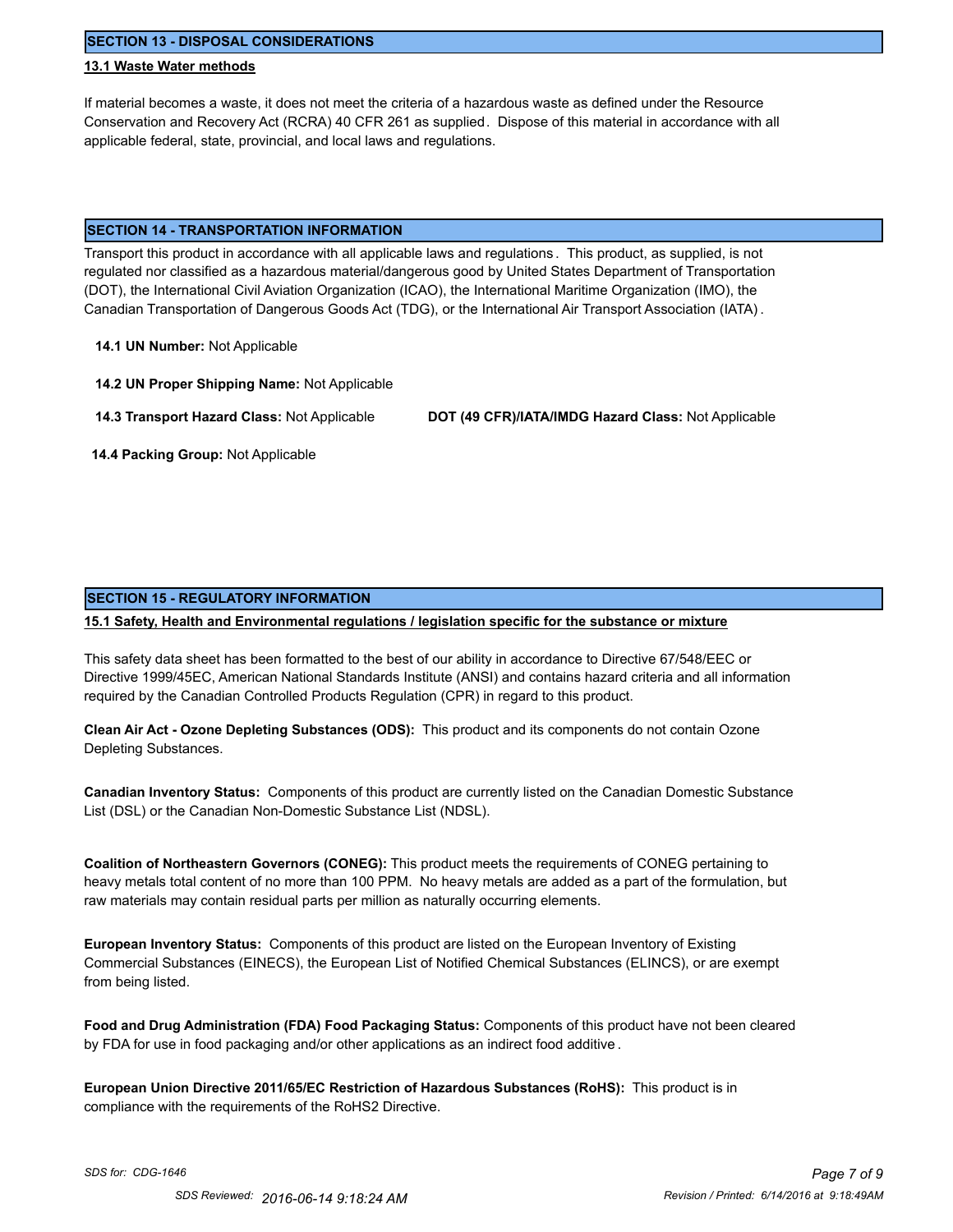## **California Proposition 65 RTK:**

The following components of this mixture are listed under California Proposition 65:

Benzophenone 119-61-9 0.1 to 1.0 % Carcinogen

Titanium dioxide 13463-67-7 30 to 40 % Carcinogen

If CAS numbers 13463-67-7 and/or 1333-86-4 are listed they are not supplied in respirable form.

**REACH** : This product is compliant with the registration of the REACH Regulation (EC) No. 1907/2006 as all its components are either excluded, exempt and/or preregistered.

The following Substances of Very High Concern are present (updated December 17, 2015 to review for the 168 SVHC)

- None

- None

### **Superfund Amendments and Reauthorization Act of 1986 (SARA) Title III: Section 302:**

- None

#### **Superfund Amendments and Reauthorization Act of 1986 (SARA) Title III: SARA 313:**

 This product contains the following components that are regulated under the Toxic Chemical Release Reporting requirements 40 CFR 372:

- None

**Global Inventories:** The components of these products are listed in the following or exempt from listing:

| Europe (EINECS):     | Yes |
|----------------------|-----|
| USA (TSCA):          | Yes |
| Canada (DSL):        | Yes |
| Japan (ENCS):        | Yes |
| Philippines (PICCS): | Yes |
| China (IECSC):       | Yes |
| Australia (AICS):    | Yes |
| Korea (KECI):        | Yes |
| New Zealand (NZloC): | Yes |
| Taiwan (ECSI):       | Yes |
|                      |     |



**HMIS® ratings** are a registered trade and service mark of the National Paint and Coatings Association with the